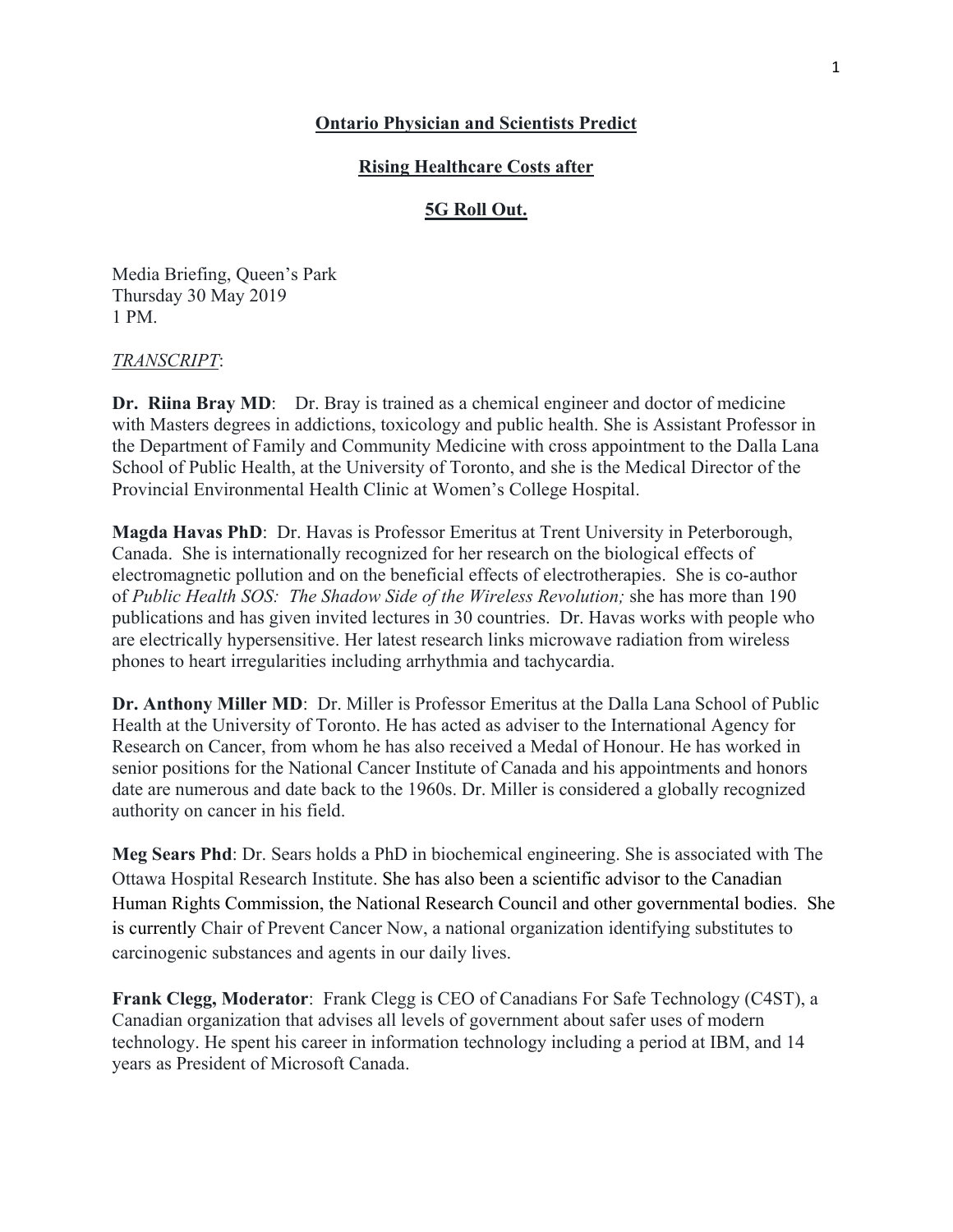#### INTRODUCTION:

### **FRANK CLEGG:**

My name is Frank Clegg and I am the CEO of Canadians for Safe Technology. I've worked in internet technology my whole career including 14 years as President of Microsoft Canada.

For the past five years I have volunteered with C4ST working with all levels of government to create healthier communities across Canada. We do this by bringing them the latest science about the health effects of microwave radiation from wireless devices.

When I started in this business, almost no one outside the military was exposed to microwave radiation. Today almost everyone is affected, and from the moment of conception onwards.

I'm here to introduce you to an expert panel including a doctor and scientists who have a warning about the coming health conditions that are predicted to rise if we blindly accept the next generation 5G technology.

We are joining scientific researchers in 41 other countries including the United States and the UK, who are warning that 5G is going to pose a massive public health risk. It's not been made clear to the public that 5G won't just be another number and a letter on your cell phone. It requires an entirely new infrastructure of thousands of small cellular antennas to be erected throughout the cities where it's going to be installed.

All of our speakers today have delivered expert testimony to the Parliamentary Health Committee in Ottawa on the subject of wireless radiation and human health; but so far, the only public discourse on 5G has been whether we should let a Chinese Company install it or not. Today we are here to change the conversation to the predictable and probable health risks that 5G wireless is likely to bring.

I'll begin by introducing Dr. Riina Bray. Dr. Bray is trained as a chemical engineer and doctor of medicine with Masters degrees in addictions, toxicology and public health. She is Assistant Professor in the Department of Family and Community Medicine with cross appointment to the Dalla Lana School of Public Health, at the University of Toronto. She is the Medical Director of the Provincial Environmental Health Clinic at Women's College Hospital.

**DR. RIINA BRAY:** Over the past 15 years at our Provincial Environmental Health Clinic, we have been assessing an increasing number of vulnerable patients who have been referred from across Ontario (including Toronto, Hamilton, London, Windsor, Ottawa, Sudbury, Thunder Bay and Timmins), who suffer from the adverse effects brought on by electromagnetic exposures, most commonly to non-ionizing radiofrequency radiation. These sources include cell phones, Wi-Fi, an increasing number of wireless radiation-emitting consumer devices, and cellular communication towers.

More and more doctors are becoming aware of this condition as demonstrated by the rise in the number of referrals. The most prevalent symptoms include headache, fatigue, decreased ability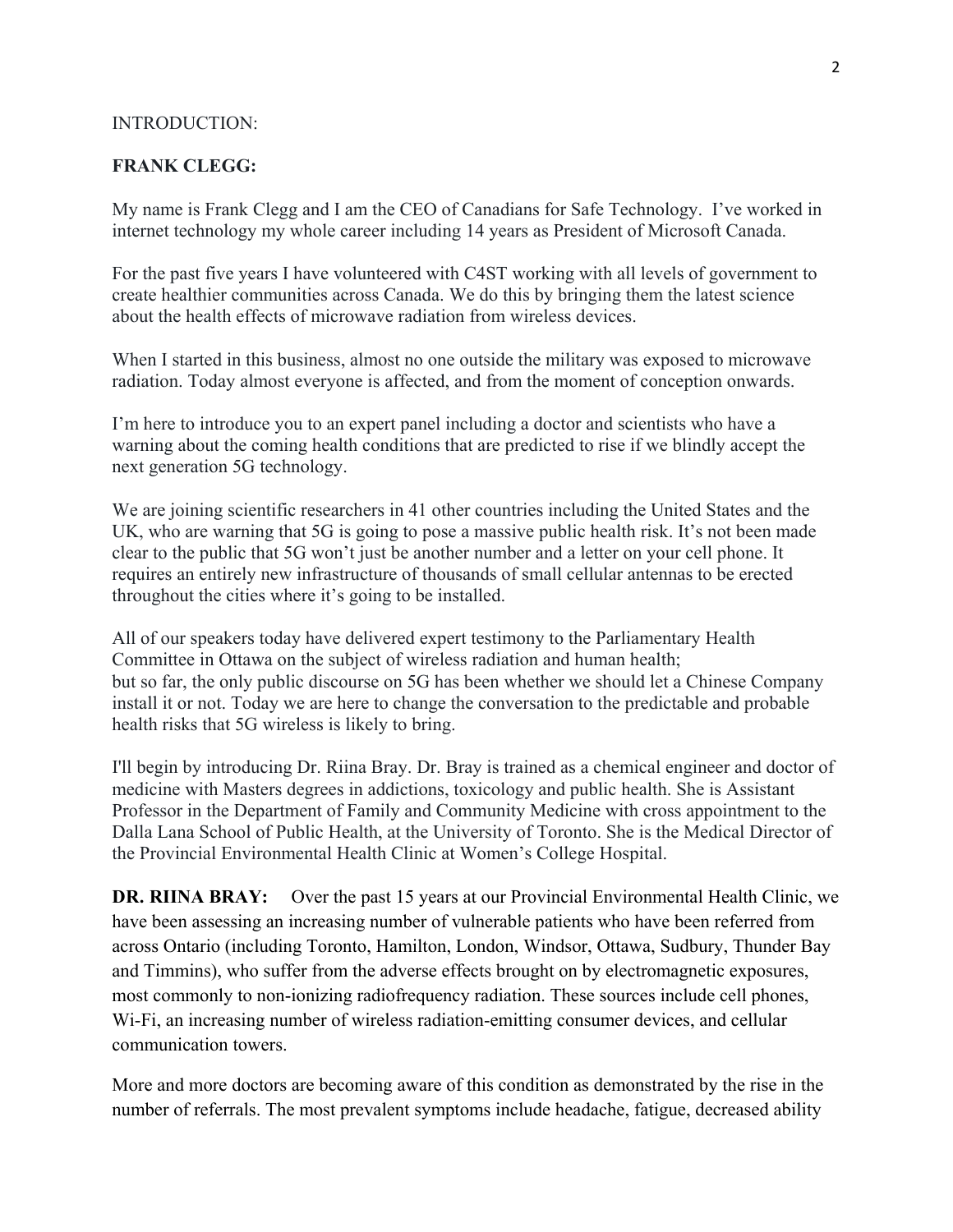to concentrate, tinnitus, irritability and insomnia. Impacts on the heart and nervous system are also of concern. Because of these symptoms, some have been forced to quit their jobs, or have had to take time off work, or experienced reduced productivity. At the environmental health clinic we help them to identify the cause of their symptoms and educate them in order to minimize exposures and recover more readily.

We see people from all walks of life including teachers, students, government workers and business people. We are concerned that the upcoming introduction of 5G will significantly increase the proximity and extent of exposure to microwave radiation of Ontarians. We predict that the number of people who develop the symptoms I just mentioned will rise in the places where 5G is first installed.

**FRANK CLEGG:** Tomorrow, on May 31<sup>st</sup>, Women's College Hospital in Toronto will host a full day symposium for healthcare providers across Ontario to discuss the science behind the health effects of wireless radiation, and to show healthcare providers how to identify and manage the increasing number of people suffering from it.

It's important to explain today what 5G means to people who aren't yet sensitive to microwave radiation, or maybe aren't aware that they're sensitive. Many more people have symptoms that they don't know to attribute to wireless radiation exposure.

I'd like to introduce Magda Havas to explain the elevated risk factors associated with 5G. Dr. Havas is Professor Emeritus at Trent University. In the early days of her career she informed all levels of government about acid rain, before the politicians understood how dangerous it was. Her more recent work has linked the microwaves from cell phones and Wifi to heart irregularities including tachycardia. Dr. Havas is internationally recognized for her research in this field. She has written almost 200 publications and has lectured at universities and medical conferences in 30 countries. Most recently she has been researching the public health implications of 5G.

**DR. MAGDA HAVAS:** 5G–5th generation technology and the Internet of Things–promises faster download speeds and the ability to have such conveniences as driverless cars and a host of applications most of us haven't even dreamed of. The Toronto-Montreal corridor will be one of the early test sites in Canada and millions of people are going to be exposed to a new type of radiation called "millimetre waves" that are an integral part of the 5G technology. This will bring with it an additional layer of microwave exposure.

There will be thousands of new antennas installed. Small cell antennas could be placed as close as every 3rd hydro pole, and local planning authorities and people who live in these areas will have no say regarding their deployment.

What the telecom industry has not mentioned in all the advertising about 5G, is that these new frequencies have never been tested for their long-term biological and health effects. mmWaves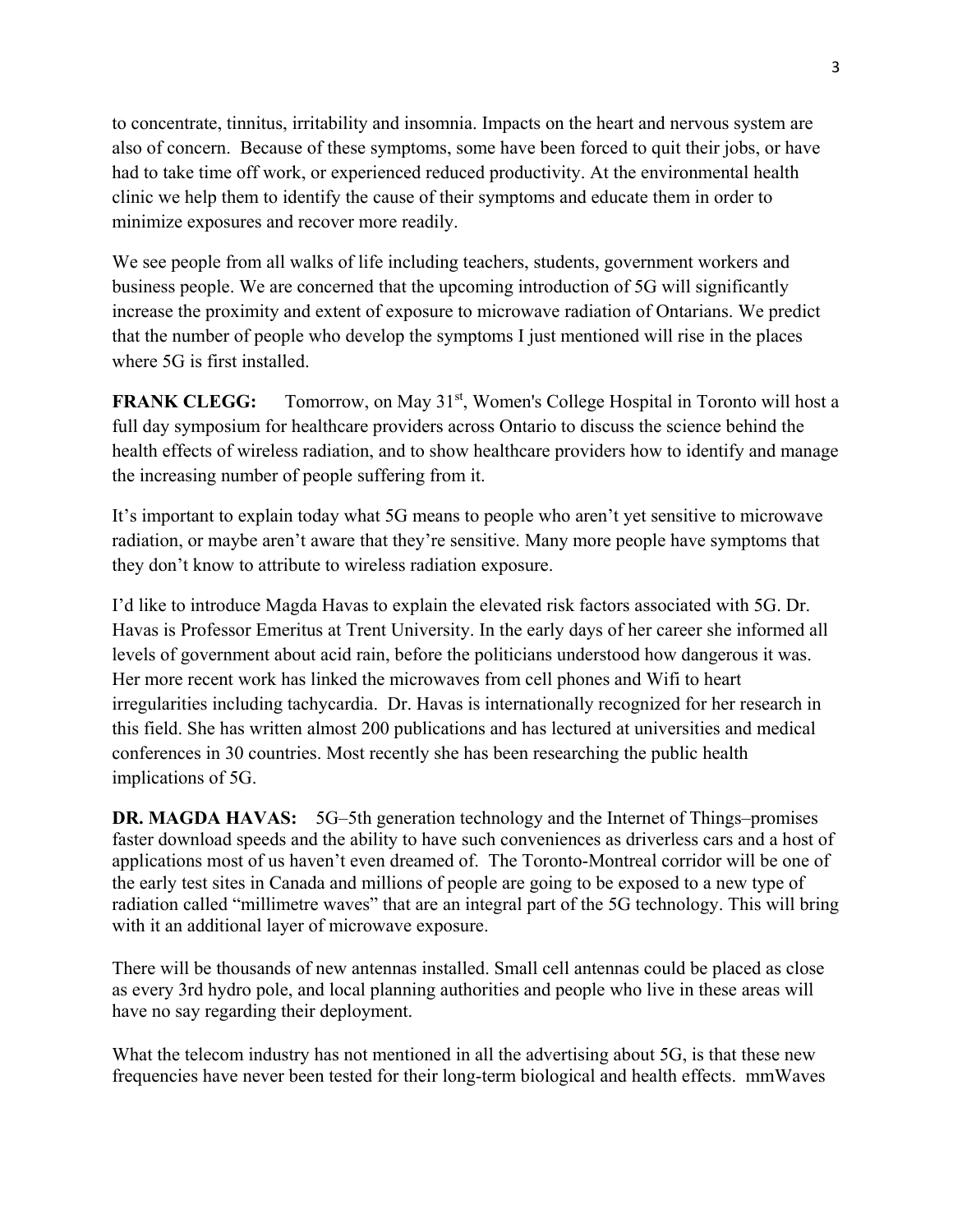are currently used in airport scanners and by the U.S. military for crowd control – called the Active Denial System.

At high intensities these waves cause intense heat and pain since sweat glands on the surface of our skin act like mini antennas. At lower intensities scientists are predicting damage to eyes; loss of insect populations, which are already declining; antibiotic resistance in bacteria; and physiological effects on the nervous system and the immune system. Living in a city like Toronto could be very different for a lot of people.

When I was younger and researching acid rain in Canada's far north, there was zero microwave exposure because there is no natural generation of it on earth. If we calculate the increase today, it's well over a hundred or a thousand times more.

It's one-quintillion times more than humans naturally experience. It is rare even in science to use the number: One Quintillion.

5G transmitters will radiate 24-hours a day and so close to homes, it will be difficult IF NOT IMPOSIBLE to avoid constant exposure. And this is in addition to what we are already exposed to with cell phones, tablets, Wi-Fi, video games, smart meters and an increasing number of smart appliances in our homes.

Deployment of 5G is particularly disturbing to those who have already developed a sensitivity to electromagnetic pollution. In addition to the hundreds of patients being assessed at Dr. Bray's Environmental Health Clinic in Toronto, as much as 3% of the Canadian population – that's over 1 million people – are believed to be sensitive, and this number is likely to increase with increasing exposure.

The major symptoms include insomnia, chronic fatigue, chronic pain, mood disorders, poor short-term memory, difficulty concentrating, depression and heart palpitations that can be misinterpreted as anxiety. Symptoms also include skin problems, dizziness, nose bleeds, elevated blood sugar, and–in extreme cases–loss of consciousness. Microwave frequencies are also shown in scientific studies to contribute to cancers and to damage sperm.

Scientists and medical doctors, across the US and in the UK, are requesting delayed deployment until testing can be conducted on the long-term biological effects of 5G technology.

The scientific debate about the health effects of microwave radiation is over. Microwave radiation, at levels to which we are currently exposed, adversely affects human health. Of that there is no longer any doubt.

The current debate is, "can we afford the health care costs that are likely to follow the roll out of 5-G?"

Provincial governments pay for health care. The federal government has failed to protect us from the rising levels of microwaves, and now they're downloading the financial fall-out onto the provinces.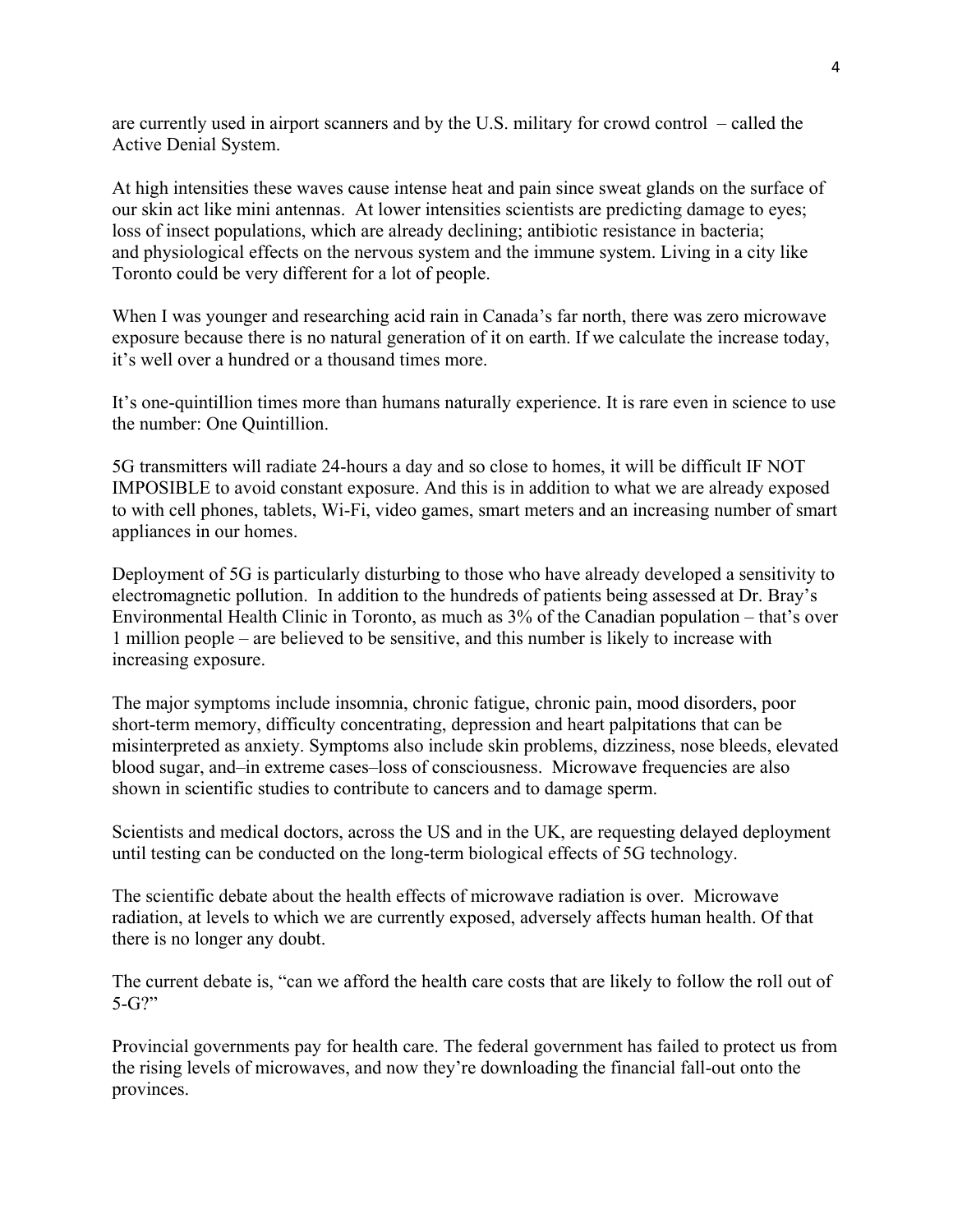I would encourage provincial ministers to request–at the very least–that the federal government adopt a precautionary approach to 5G until we better understand the consequences of this technology. We need to know the true cost of 5G before we can assess its potential benefit.

**FRANK CLEGG:** The list of symptoms that Dr. Havas and Dr. Bray described are all reported and documented. If you're wondering how this could have happened, it was predicted years ago, by the cell phone companies.

On the C4ST website you can find links to the warnings published by the manufacturers of the cell phones in all of your pockets right now. All of them advise you not to touch it while using it, and some specifically say not to carry it in a breast pocket, or near the abdomen of a pregnant woman, or a teenager. Unfortunately those warnings are so small, or buried inside the settings of your phone, that most people never see them.

We can't pretend that the convenience of having this technology is without cost, especially when the manufacturers of every cell phone are already admitting the danger in fine print.

The 5G world that Dr. Havas just described, one with enough constant radiation to run a city full of driverless cars, can actually be considered trespassing and a theft of our right to a healthy life.

When we wonder if something is harmful, we look to the authorities that to determine that things are safe for us. In 2011 the World Health Organization, through the International Agency for Research on Cancer, classified radiofrequency radiation—the blanket name for the type signal employed by cell phones, cell towers, and wifi—to be a Class 2B Carcinogen.

That means there is enough firm and reliable scientific evidence to state that wireless radiation may give you cancer. One of the scientists involved in reviewing that classification was Anthony Miller who is Professor Emeritus at the University of Toronto. In the past he has worked as a National Health Scientist for the Canadian Government and has been awarded the medal of honour by the International Agency for Research on Cancer.

Dr. Miller is here today to bring you up to date on what scientists in his field are discovering about wireless radiation.

**DR. ANTHONY MILLER:** I was associated with the International Agency for Research on Cancer that recommended the World Health Organization list all radio frequency radiation, including cell phones and Wifi, as a possible carcinogen. The Classification was officially designated as number 2-B – that is a list of possible carcinogens that also includes lead and DDT. That was back in 2011.

A lot has changed since then. New science has emerged, both human and animal, and many scientists now believe that radiofrequency radiation should be categorized as a Class 1 Human Carcinogen. That means many scientists studying this closely now place this radiation in the same category as cigarette smoking, asbestos exposure, and X-Rays. That also means that all of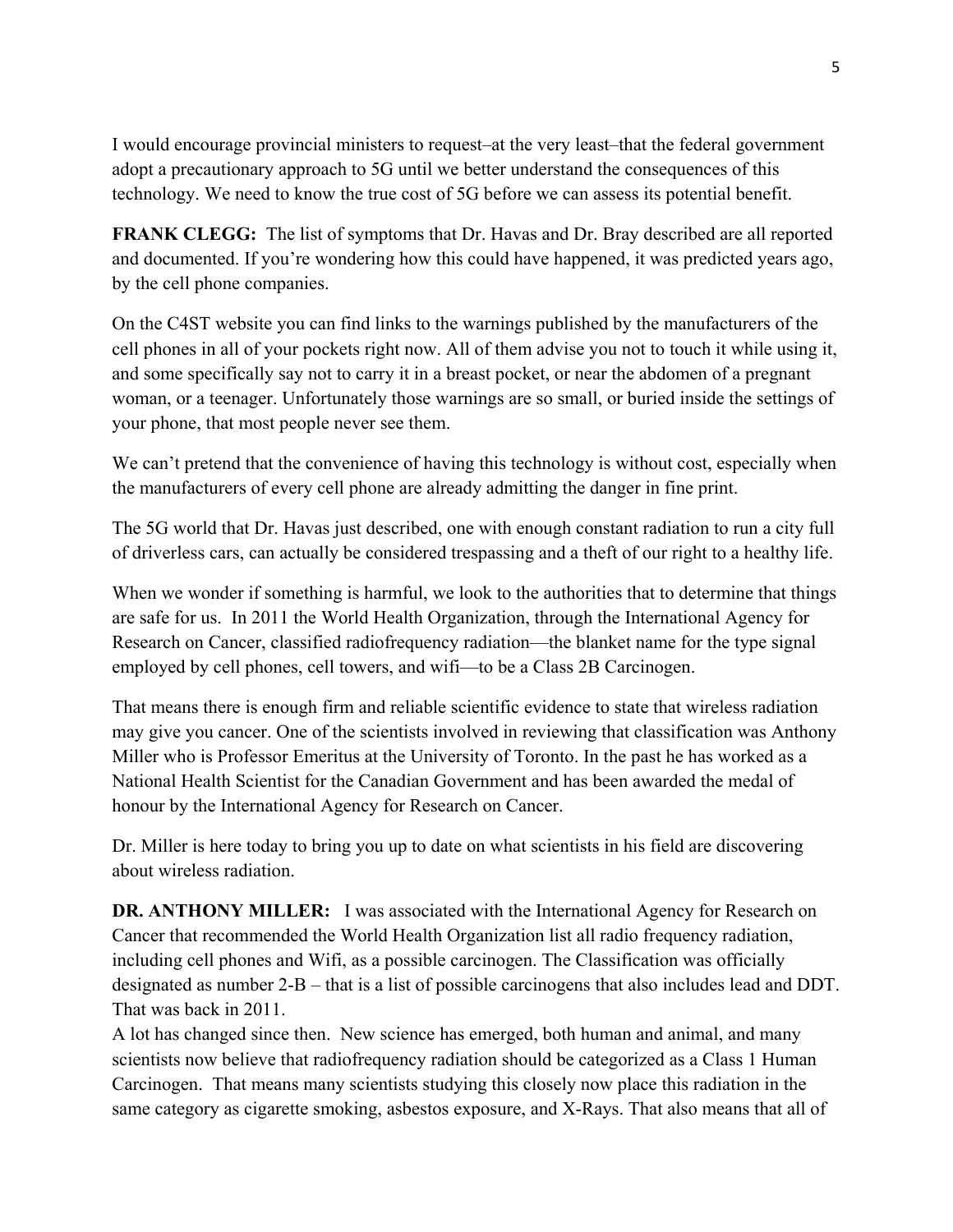the people watching this today can consider that their cell phones and their exposure to wifi is increasing the risk of cancer in their bodies. That also means that when 5G is rolled out we can expect to see an increase across Ontario in all of these conditions.

**FRANK CLEGG:** We are witnessing, at an unprecedented pace of change, the rise of wireless technology in our lives. We're also starting to witness a rise in a broad range of illnesses and conditions that could all be related to wireless technology.

Prevent Cancer Now is a national organization that educates Canadians about reducing our exposure to the things we know can cause cancer. The group is made up of doctors, scientists and others who identify the potential contributors to cancer, and to identify alternatives that may be safer. They have advised all levels of government across the country about these kinds of issues.

The Chair of Prevent cancer Now—Meg Sears—is our next speaker. Dr. Sears holds a PhD in biochemical engineering. She is associated with The Ottawa Hospital Research Institute. She has also been a scientific advisor to the Canadian Human Rights Commission, the National Research Council and other governmental bodies. She's here today to speak about identifying a safer approach to communications technology.

**DR. MEG SEARS**: Some of my colleagues in the United States and abroad are describing 5G as a giant human experiment. After all, we have no evidence up front that this novel technology is safe, theory points in the opposite direction, and the bottom line is: we just don't know.

I disagree that 5G rollout with millimeter wave radiation is a "modern scientific experiment." If this was indeed a proper scientific experiment then we would have first of all a justifiable hypothesis of "no adverse effect"; second, we would have ethical approval; third, informed consent from all participants; and fourth, a portion of the population would not be exposed, to act as a control - Where can we find that in 2019? We would also conduct an interim analysis to halt the experiment at the first sign of adverse effects; and finally, analyses and results would be reported publicly, for discussion and implementation of logical next steps.

None of this is in place.

At the same time, increases in use of personal wireless devices is concurrent with a rise in brain tumors that are associated with cell phones. The most aggressive type of brain tumor is increasing in young Americans, and has outpaced leukemia and testicular cancer. Male infertility is also on the rise, while we learn that sperm and testes are harmed by cell phones in pockets and lap-tops on laps.

Wireless radiation affects prenatal development in animals and in humans, just as we are witnessing rapidly increasing diagnoses of developmental disorders such as on the autism spectrum. Children are much more vulnerable, but we allow widespread use of WiFi and wireless devices in their schools, even in junior kindergarten. Wireless radiation can affect many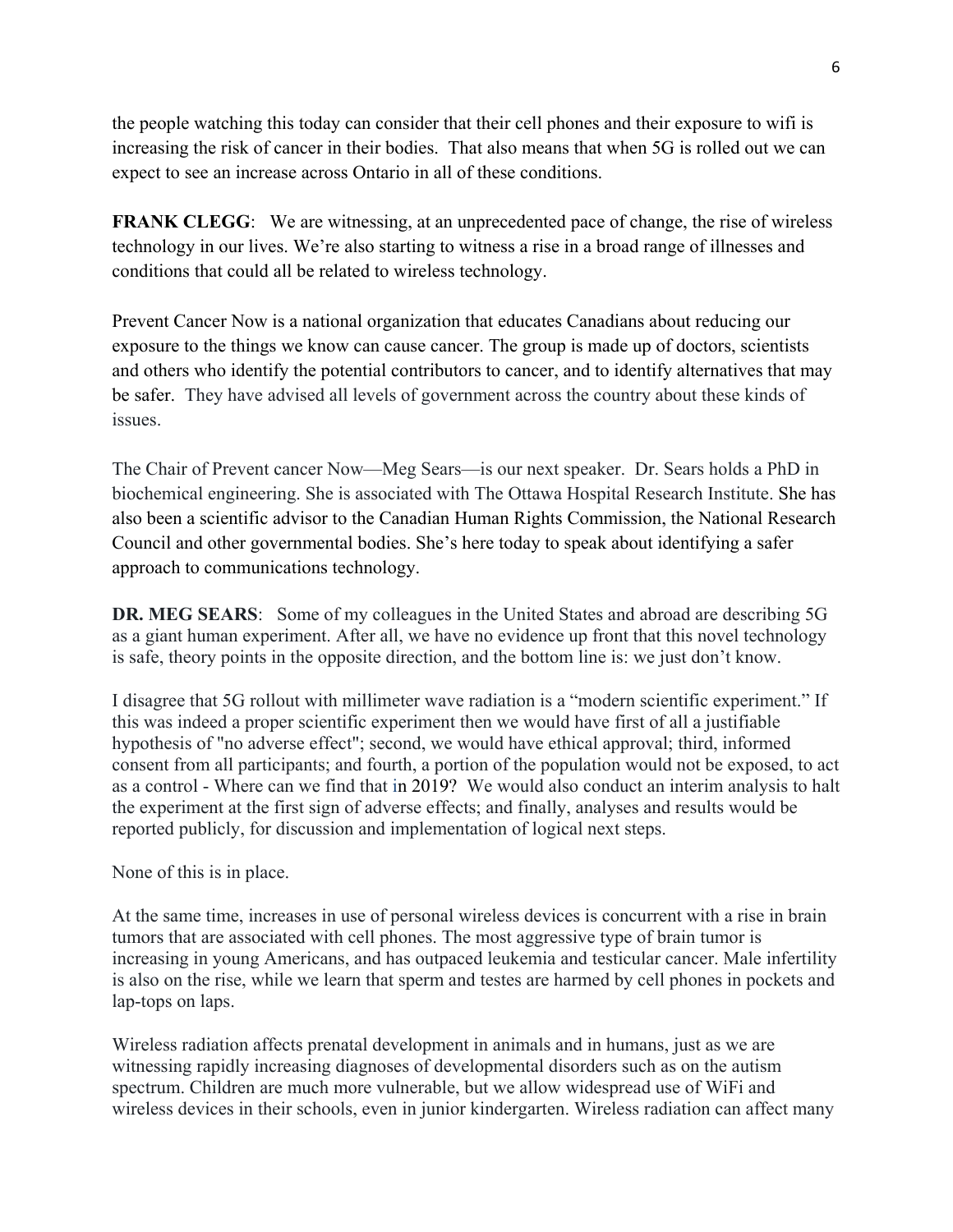organs, but we do not have adequate data to connect these health effects with environmental exposures. Without data, science just can't keep up.

The bottom line is that it takes decades for a new substance or technology to cause enough harm that it is finally proven dangerous and eventually is curtailed. It is so much wiser to make less toxic choices, to use less hazardous practices.

Our recommendation is to invest in fibre optic cables, through communities and within buildings across Canada. Fibre is already rolling out as a "backbone" of communications through major Canadian centres, but is not extending to fingers and toes. It is patchy in the outskirts, and lacking through rural Canada. Communications via fibre is rapid, secure, reliable and harmless compared with wireless radiation. What's more, signals through wire or fibre require much less energy. Powering 5G technology is projected to be a major contributor to greenhouse gases, at a time when the national imperative is to reduce these gases, to blunt climate chaos.

We have enough evidence that this unprecedented technology has potential for unprecedented impacts on human and environmental health. 5G will not be an ethical scientific experiment. If it was an experiment, our hypothesis would be that it will most likely cause a significant stress on public and environmental health in Ontario. We can do this better and more safely, with largely fibre-based technologies

**FRANK CLEGG:** As you can see this is a public health warning that we take very seriously. Ontario doctors are already counting the sick and injured from exposure to wireless devices.

Despite all this current science, clinical observations, and evidence, Public Health Ontario has not updated its approach to wireless radiation in nine years. This is the terrain on which 5G is coming. The public is getting sick, and the government is not up to date with the science.

I'm not aware of any attempt by my or related industries to establish the safety of upcoming or even current wireless products. We just ask if they meet federal safety guidelines, which I now understand are forty years out of date. I concur with Dr. Sears that we can do better. There are scientists in 42 countries including Canada warning about 5G. The doctor and scientists here are not alone.

Some municipal jurisdictions in Belgium and Italy have placed a moratorium on 5G. This week the global insurance underwriter Swiss Re published its annual forecast and highlighted 5G as an upcoming insurable health globally in the next three years.

This health crisis is avoidable, because there are alternatives to wireless that is fast, secure, reliable and much safer. Many advocates recommend a four-step path to a safer future.

- 1) A first recommendation is that, to the fullest extent possible, faster internet communications be built with fibre optic wiring into and throughout buildings.
- 2) It is also recommended that if wireless 5G is built in our neighbourhoods, that the appropriate government ministries commit to early detection of any health effects. This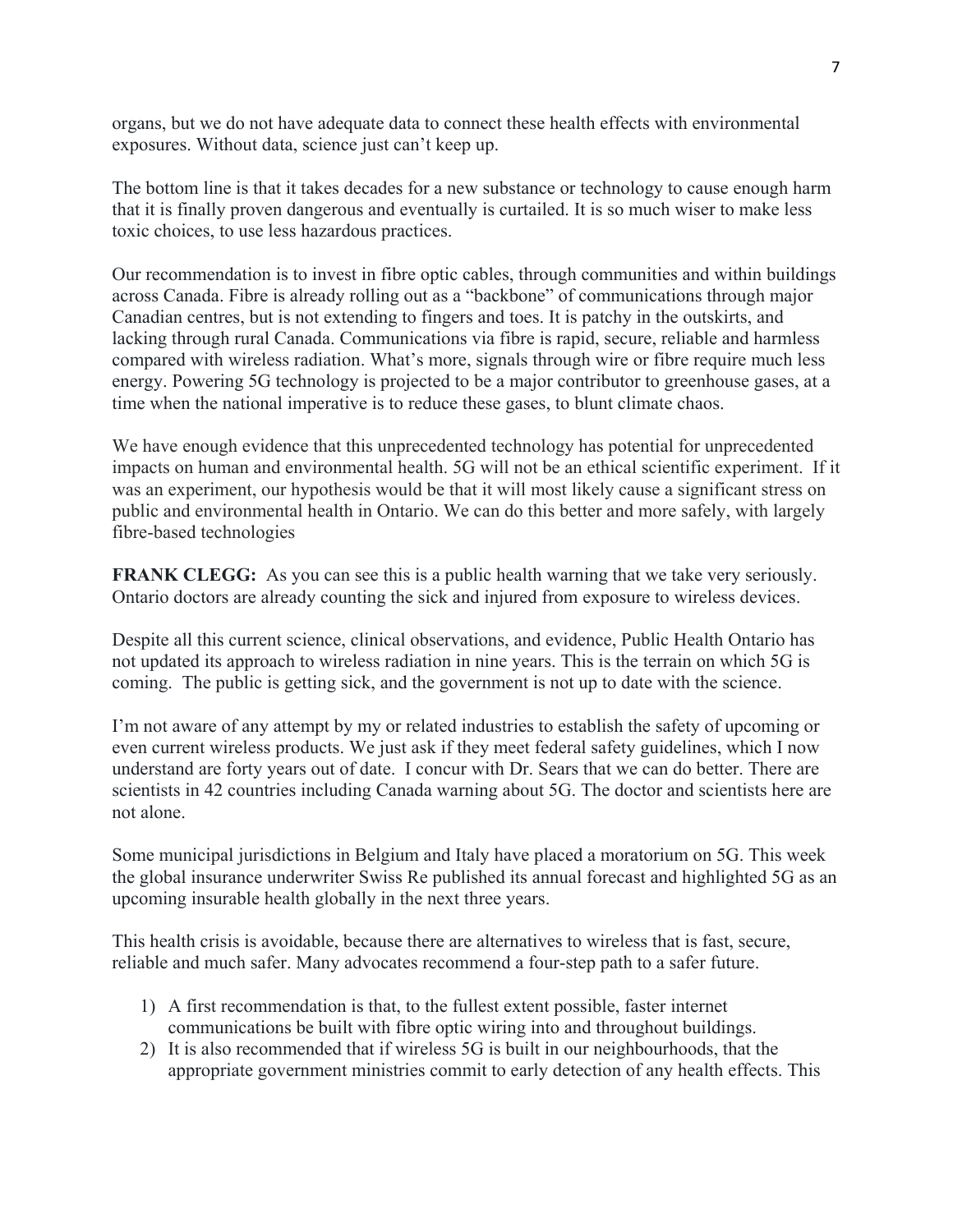can be done by monitoring and reporting through public health agencies, given special consideration to children, who are the most vulnerable.

- 3) It is also strongly advised that the Ministry of Health begin discussions with doctors who are already assessing and treating illnesses related to wireless exposure. Plans should be developed to educate family physicians across the province so they can identify the condition and help their patients.
- 4) A fourth and final recommendation is that the Ontario Ministry of Health and the Ontario Ministry of the Environment manage independent safety testing on wireless 5G before it is allowed to be installed in Toronto or anywhere else in the province.

If Toronto is to be an "early adopter" of 5G, then Toronto will also be the location where illnesses first begins to rise. It would be fiscally responsible for the Province to consider that all companies applying to install 5G infrastructure also be obliged to pay for any measurable increase in the cost of health care in Ontario, especially if they can't first guarantee its safety.

Since the Province has to pay for health care, it has a right to demand this technology be properly tested for safety. It also has an obligation to protect the people between Toronto and Quebec.

We are joining the hundreds of scientists and doctors from dozens of countries who say there is enough evidence to predict a rise in illness and a rise in health care costs if we allow 5G to be rolled out without question.

A copy of today's proceedings along with scientific citations is being sent to the office of the Premier, and the Ministers of Health, Finance, and Environment.

Finally, in anticipation of the medical symposium tomorrow at Women's College Hospital, some of patients have attended today to provide a window into how they live with with the effects of microwave radiation. They are the proverbial 'Canaries in the Coal Mine' - the more sensitive among us whose symptoms emerged during the first round of cell towers and wifi.

David Fancy is Professor in the Department of Drama at Brock University in St. Catharines Ontario.

Melissa Chalmers is a commercial airline pilot who has been off work for several years after being injured by microwave radiation from cell towers behind her home.

They have come here today in case anyone wants to speak directly to someone who is living with the long-term effects of electromagnetic injury. They also will be at the symposium tomorrow and members of the media are welcome to attend. It is at Women's College Hospital, just across the street at 76 Grenville. It begins at 8 am and runs all day.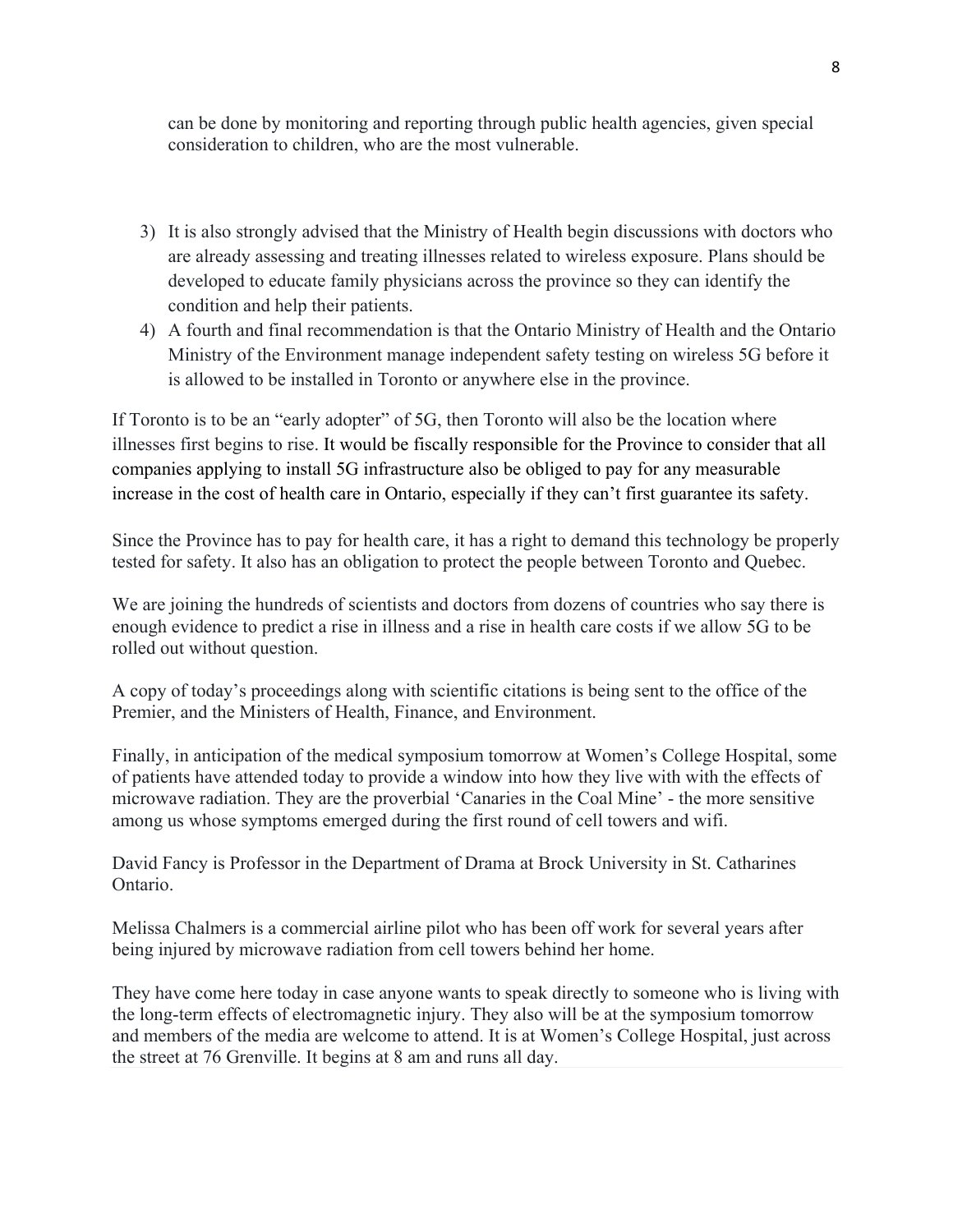For the benefit of medical practitioners, the event will live-streamed via the OTN (The Ontario Tele-medicine Network) at OTN.CA so they can learn more about how to identify EMF susceptible individuals and manage their care properly.

I thank the doctor and scientists who came to speak to us all today. And thank you for coming and listening. If you have any questions please direct them through me to the speakers.

## **Selected Bibliography:**

### **Riina Bray**

- 1. Canadian Medical Association Journal, "Federal Wi-Fi panel criticized for undisclosed conflict," *CMAJ,* 185(11) Aug. 2013, pages E515 –E516
- 2. Canadian Medical Association Journal, "Federal Wi-Fi safety report is deeply flawed, say experts." CMAJ, 186(9) June 2014, Page E300
- 3. Genius, Stephen J. and Christopher T. Lipp, "Electromagnetic hypersensitivity: Fact or fiction?" *Science of the Total Environment*, STOTEN-13064: Nov. 2011, No. Of Pages 10
- 4. House of Commons Canada, "Standing Committee on Health, Evidence," Number 058, 2<sup>nd</sup> Session, 41<sup>st</sup> parliament, April 2015, http://www.ourcommons.ca/DocumentViewer/en/41-2/HESA/meeting-58/evidence
- 5. McCarty, David E., et al., "Electromagnetic Hypersensitivity: Evidence for a Novel Neurological Syndrome," *Informa HealthCare, International Journal of Neuroscience,* 2011
- 6. Pall, Martin L., "How to Approach the Challenge of Minimizing Non-Thermal Health Effects of Microwave Radiation from Electrical Devices,"*International Journal of Innovative Research in Engineering and Management* Oct. 2015 Vol. 2, Issue 5
- 7. Parliamentary Assembly Council of Europe, "The potential dangers of electromagnetic fields and their effect on the environment," Resolution 1815, 2011, http://www.cellphonetaskforce.org/wp-content/uploads/2011/12/EDOC12608 draft.pdf
- 8. Royal Academy of Medicine, Brussels, Belguim, "2015, Brussels International Scientific Declaration on Electromagnetic Hypersensitivity and Multiple Chemical Sensitivity", http://www.ehsmcs.org/fichiers/1441982143\_Statement\_EN\_DEFINITIF.pdf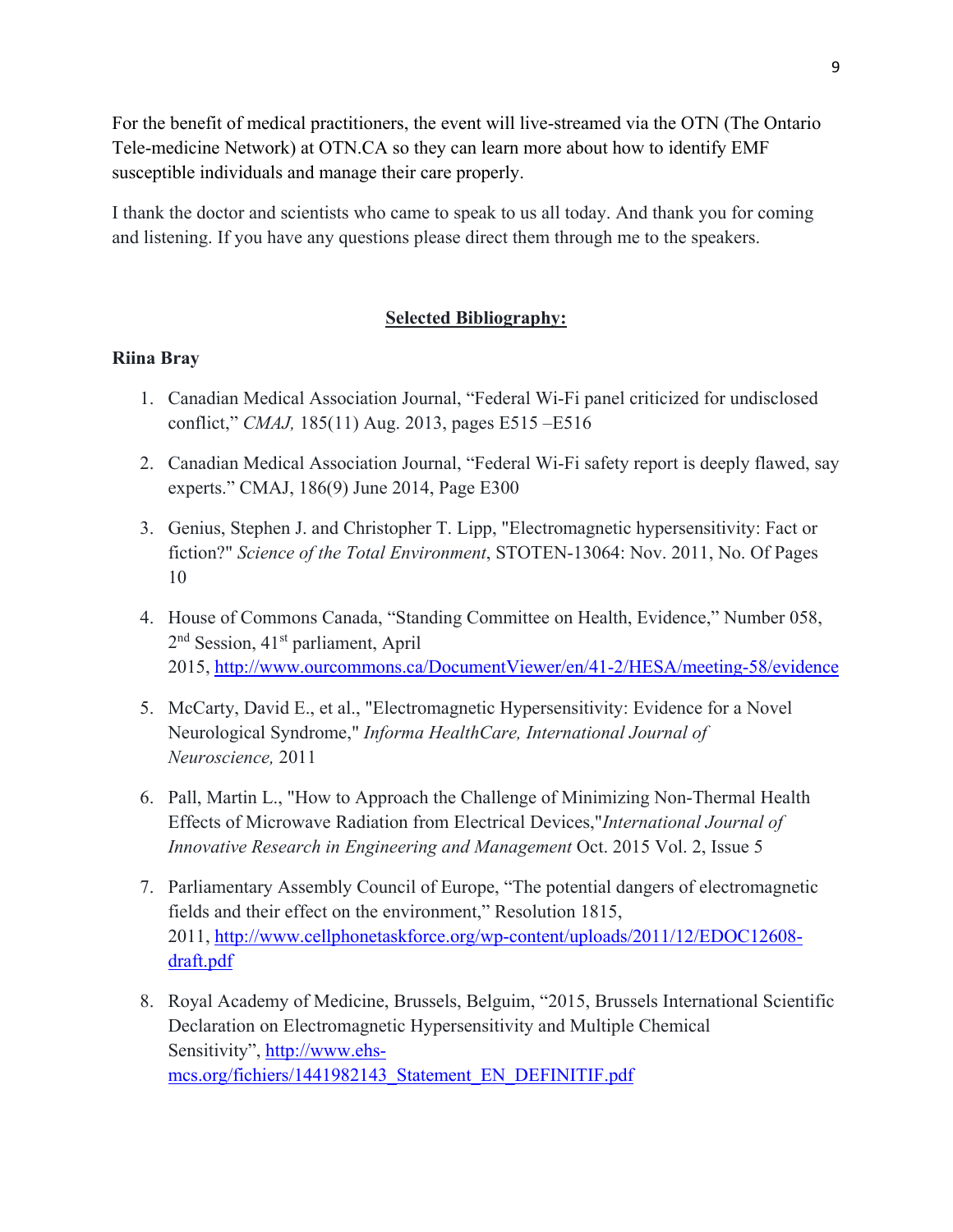- 9. Lobb, Ben, Chair, *Radiofrequency Electromagnetic Radiation and the Health of Canadians: Report of the Standing Committee on Health*, June 2015, 41st Parliament, Second Session, online at: https://www.ourcommons.ca/DocumentViewer/en/41- 2/HESA/report-13/
- 10. EUROPAEM Guideline 2015 for the prevention, diagnosis and treatment of EMF-related health problems and illnesses. Belyaev I. Dean A. Eger H. Hubmann G. Jandrisovits R. et al. Rev Environ Health 2015; 30(4):337-371. 1. Cindy L. Russell. 2018.

## **Dr. Madga Havas**

- 11. 5 G wireless telecommunications expansion: Public health and environmental implications. Environmental Research 165 (2018) 484– 495. https://www.sciencedirect.com/science/article/pii/S0013935118300161
- 12. Tom Wheeler interview video: https://www.youtube.com/watch?v=22QlpjXR6DY
- 13. IEEE Spectrum: Everything you want to know about 5G. https://www.youtube.com/watch?v=GEx\_d0SjvS0
- 14. Havas, M. 2018. Electrohypersensitivity (EHS) is an Environmentally-Induced Disability that Requires Immediate Attention, Citation: J Sci Discov(2019); 3(1):jsd18020; DOI:10.24262/jsd.3.1.18020 http://www.e-discoverypublication.com/wpcontent/uploads/2019/03/JSD18020-final.pdf
- 15. Havas, M. 2017. When theory and observation collide: Can non-ionizing radiation cause cancer? Environmental Pollution, Volume 221, February 2017, Pages 501- 505 https://www.sciencedirect.com/science/article/pii/S0269749116309526

# **Dr. Anthony Miller:**

- 16. Falcioni, L., Bua, L., Tibaldi, E., et al. (2018). Report of final results regarding brain and heart tumors in Sprague-Dawley rats exposed from prenatal life until natural death to mobile phone radiofrequency field representative of a 1.8 GHz GSM base station environmental emission. Environmental Research;17(1):50. doi: 10.1186/s12940-018- 0394-x. PMID: 2984372
- 17. Gittleman, H.R., Ostrom Q.T., Rouse, C.D. et al. (2015). Trends in central nervous system tumor incidence relative to other common cancers in adults, adolescents, and children in the United States, 2000 to 2010. Cancer;121(1):102-112. doi: 10.1002/cncr.29015.
- 18. Hardell, L. and Carlberg, M. (2009). Mobile phone and cordless phone use and the risk for glioma - Analysis of pooled case-control studies in Sweden, 1997-2003 and 2007- Pathophysiology*;* 22: 1-13.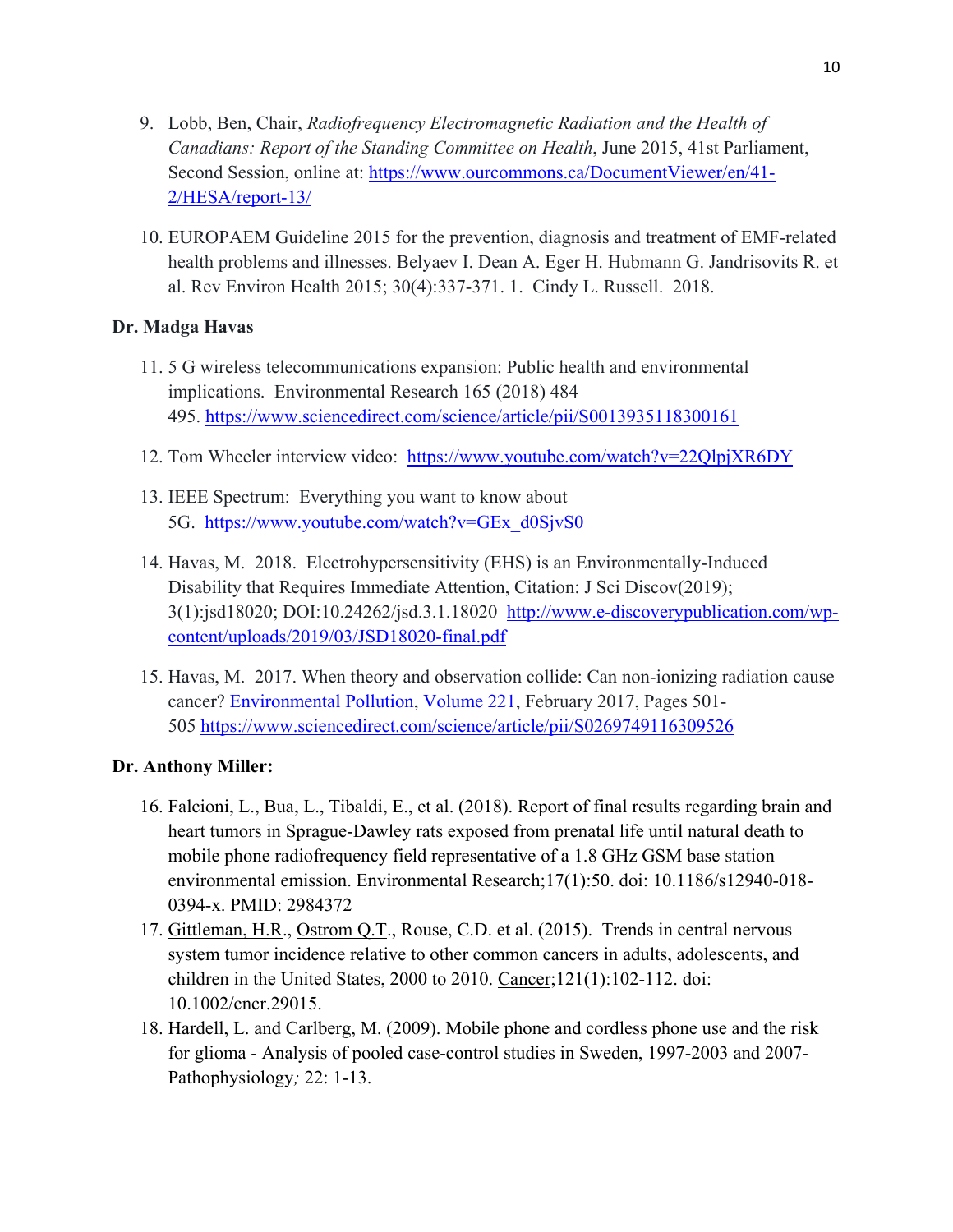19. National Toxicology Program (2018a). NTP Technical Report on the Toxicology and Carcinogenesis Studies in Hsd:Sprague-Dawley SD Rats Exposed to Whole-Body Radio Frequency Radiation at a Frequency (900 MHz) and Modulations (GSM and CDMA) Used by Cell Phones. NTP TR 595.

https://ntp.niehs.nih.gov/ntp/about\_ntp/trpanel/2018/march/tr595peerdraft.pdf (accessed 25 August 2018).

20. Philips, A., Henshaw, D.L., Lamburn, G., O'Carrol,l M.J. (2018). Brain tumours: rise in Glioblastoma Multiforme incidence in England 1995–2015 suggests an adverse environmental or lifestyle factor. Journal of Public Health and Environment:7910754. doi: 10.1155/2018/7910754.

# **Dr. Meg Sears**

- 21. Zhou et al, A new type of power energy for accelerating chemical reactions: the nature of a microwave-driving force for accelerating chemical reactions, Sci Rep. 6 (2016) 25149. doi:10.1038/srep25149
- 22. P. Lidström et al. Microwave assisted organic synthesis—a review, Tetrahedron. 57 (2001) 9225–9283. doi:10.1016/S0040-4020(01)00906-1
- 23. Ahirwar et al. "Microwave Non-Thermal Effect Reduces ELISA Timing to Less than 5 Minutes" RSC Adv. 6, no. 25 (February 18, 2016): 20850– 57.https://doi.org/10.1039/C5RA27261K
- 24. de la Hoz et al. "Microwaves in Organic Synthesis. Thermal and Non-Thermal Microwave Effects." Chemical Society Reviews 34, no. 2 (February 2005): 164– 78.https://doi.org/10.1039/b411438h
- 25. Pall. 2015 "Microwave frequency electromagnetic fields (EMF's) produce widespread neuropsychiatric effects including depression," J Chem Neuroanatomy 75
- 26. Blank & Goodman. 2012. Electromagnetic fields and health: DNA-based dosimetry, Electromagnetic Biology and Medicine, 31:4, 243-249, DOI: 10.3109/15368378.2011.624662
- 27. Temporal trends in sperm count: a systematic review and meta-regression analysis Hum Reprod Update. Published online July 25, 2017.1-14 doi:10.1093/humupd/dmx022
- 28. Adams, Jessica A., Tamara S. Galloway, Debapriya Mondal, Sandro C. Esteves, and Fiona Mathews. "Effect of Mobile Telephones on Sperm Quality: A Systematic Review and Meta-Analysis." Environment International 70 (September 2014): 106– 12. https://doi.org/10.1016/j.envint.2014.04.015
- 29. La Vignera, Sandro, Rosita A. Condorelli, Enzo Vicari, Rosario D'Agata, and Aldo E. Calogero. "Effects of the Exposure to Mobile Phones on Male Reproduction: A Review of the Literature." Journal of Andrology 33, no. 3 (May 6, 2012): 350– 56. https://doi.org/10.2164/jandrol.111.014373
- 30. Pall, Martin L. "Wi-Fi Is an Important Threat to Human Health." Environmental Research 164 (July 1, 2018): 405–16. https://doi.org/10.1016/j.envres.2018.01.035
- 31. De Luca, Chiara, Jeffrey Chung Sheun Thai, Desanka Raskovic, Eleonora Cesareo, Daniela Caccamo, Arseny Trukhanov, and Liudmila Korkina. "Metabolic and Genetic Screening of Electromagnetic Hypersensitive Subjects as a Feasible Tool for Diagnostics